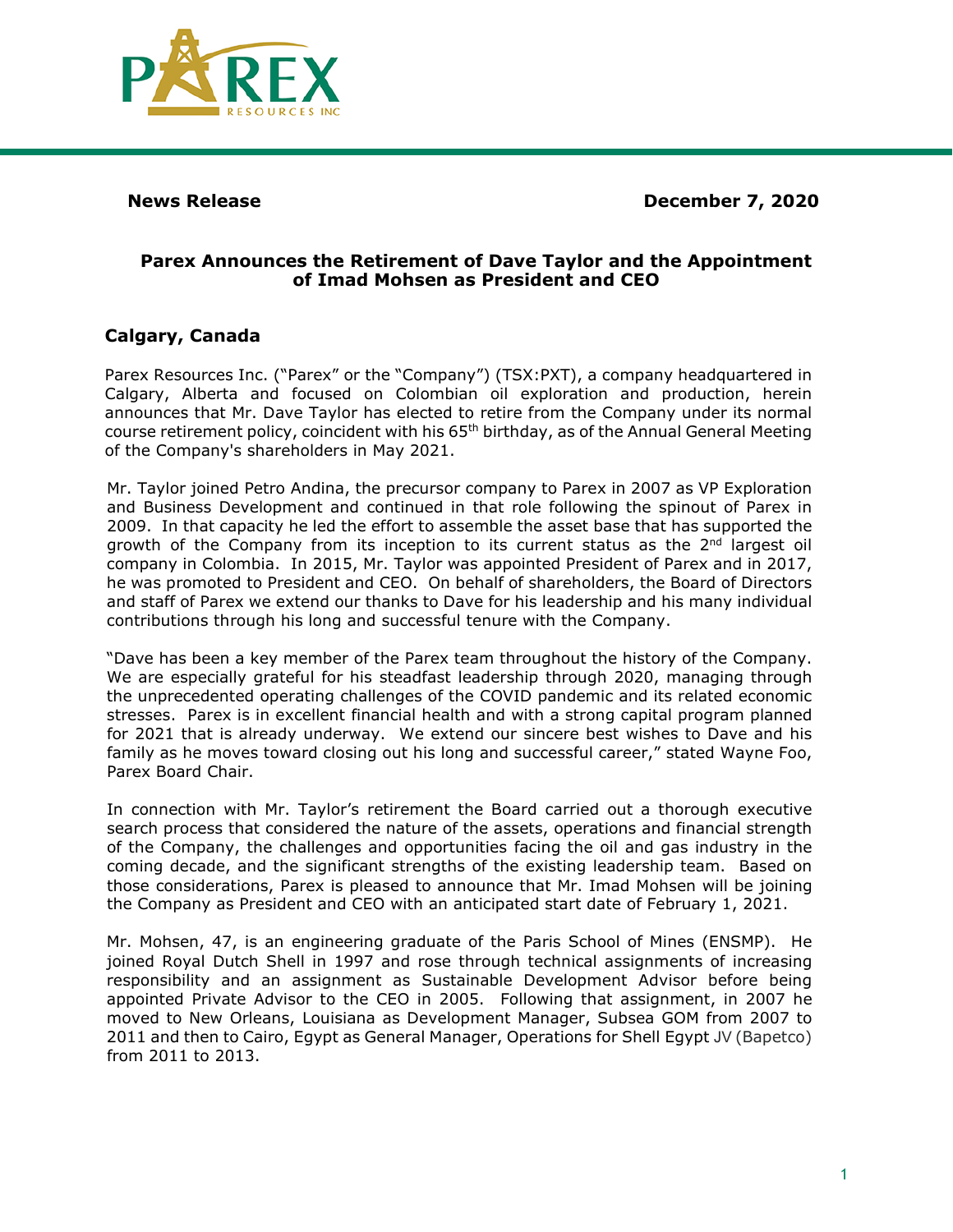In 2013, Mr. Mohsen joined Tulip Oil Holding B.V., a private equity backed upstream company founded in 2010 to explore for and develop oil and gas opportunities in Western Europe. After initially serving as COO, he was appointed CEO in 2015. Under his leadership Tulip had success with near field, short cycle time exploration and development of gas in the challenging environment of the Dutch North Sea. This included a significant exploratory discovery developed by installation of an innovative, low cost, remotely operated, unmanned production platform powered solely by renewable energy. Tulip is now the 4th largest producer in the Netherlands offshore. In Germany, Imad oversaw a successful exploration program in the Rhine Graben area in a challenging regulatory regime with complex environmental and social issues.

Imad's successes during his prior work experience demonstrate his strength in strategic planning and in leading teams to execute growth through exploration, project management excellence, stakeholder relations and financial discipline. From both a personal standpoint and within the teams that he's led, the ESG values he has developed and carries forward are closely aligned with those that have defined Parex through its history.

"We believe that Imad is a leader who can engage the current Parex organization to maintain and build upon the strong performance and future potential of the existing operating base and deliver our 2021 budget. In addition, we have confidence that his experience in successfully applying best in class ESG approaches can be leveraged to steer the Company as it considers the many significant opportunities that are emerging during this transformational period for our industry," said Wayne Foo.

Subject to completion of notice, immigration and other requirements it is anticipated that Mr. Mohsen will commence relocating to Calgary with his family to assume his duties with Parex in the first quarter of 2021 and will work through a transition period with Mr. Taylor that will extend to the AGM.

### **Conference Call – Monday December 7, 2020 @ 10:00 am MT**

Parex will host a conference call on Monday, December 7, 2020 beginning at 10:00 am Mountain Time. To participate in the call, please use the dial-in instructions below:

| Toll-free dial-in number<br>(Canada/US): | 1-866-696-5894                                      |
|------------------------------------------|-----------------------------------------------------|
| Local dial-in number:                    | 416-340-2217                                        |
| International dial-in numbers:           | https://www.confsolutions.ca/ILT?oss=7P1R8666965894 |
| Participant passcode:                    | 6422194#                                            |

### **For more information, please contact:**

**Mike Kruchten** Senior Vice-President Capital Markets & Corporate Planning Parex Resources Inc. Phone: (403) 517-1733 investor.relations@parexresources.com

### **NOT FOR DISTRIBUTION OR FOR DISSEMINATION IN THE UNITED STATES**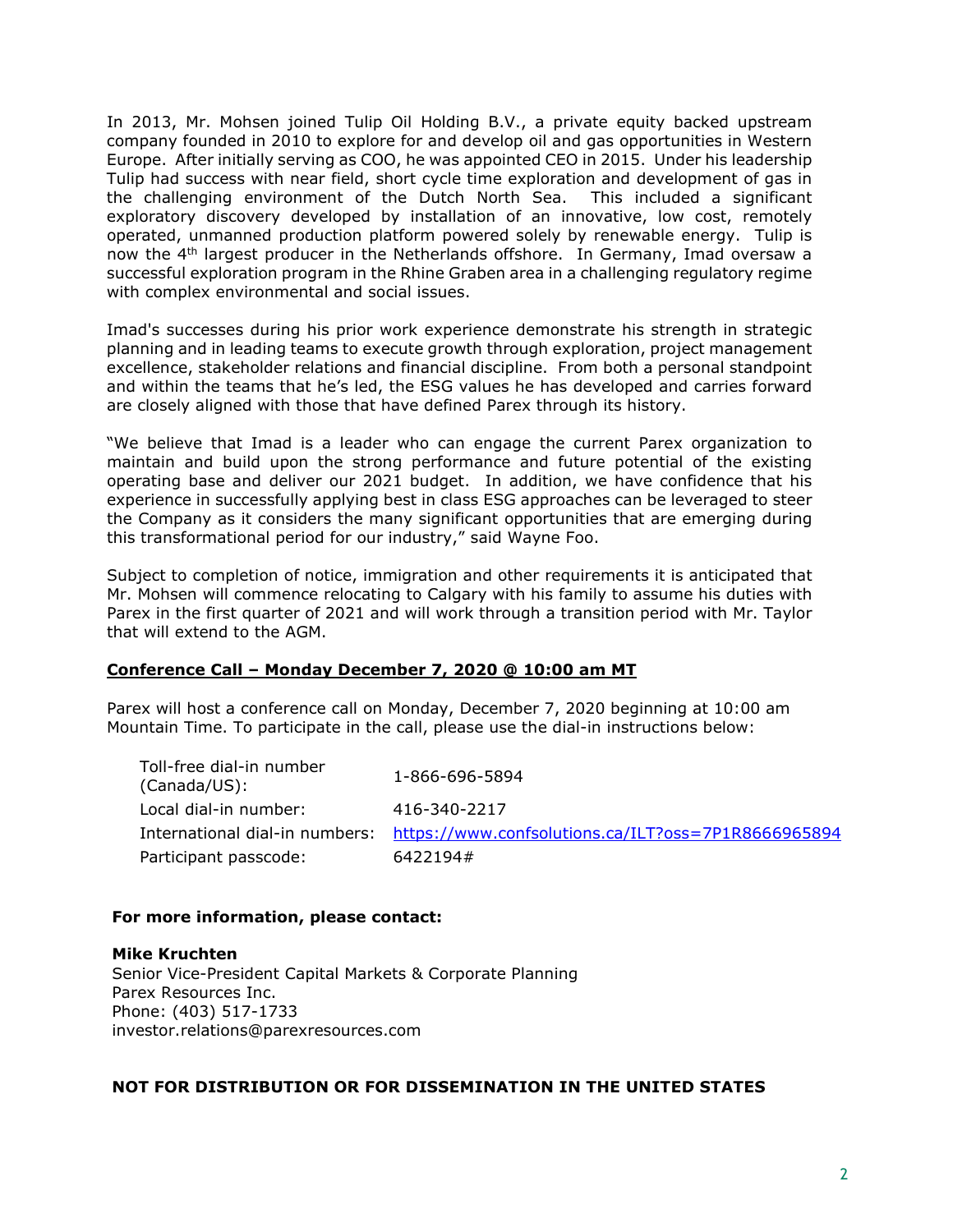#### **Advisory on Forward Looking Statements**

Certain information regarding Parex set forth in this press release contains forward-looking statements that involve substantial known and unknown risks and uncertainties. The use of any of the words "plan", "expect", "prospective", "project", "intend", "believe", "should", "anticipate", "estimate", "forecast", "budget" or other similar words, or statements that certain events or conditions "may" or "will" occur are intended to identify forward-looking statements. Such statements represent Parex' internal projections, estimates or beliefs concerning, among other things, future growth, results of operations, production, future capital and other expenditures (including the amount, nature and sources of funding thereof), competitive advantages, plans for and results of drilling activity, business prospects and opportunities. These statements are only predictions and actual events or results may differ materially. Although the Company's management believes that the expectations reflected in the forward-looking statements are reasonable, it cannot guarantee future results, levels of activity, performance or achievement since such expectations are inherently subject to significant business, economic, competitive, political and social uncertainties and contingencies. Many factors could cause Parex' actual results to differ materially from those expressed or implied in any forward-looking statements made by, or on behalf of, Parex.

In particular, forward-looking statements contained in this document include, but are not limited to, statements with respect to the timing of Mr. Taylor's retirement; timing of Parex' 2021 annual general meeting of shareholders; strength of the 2021 capital program; anticipated start date of Mr. Mohsen as President and CEO of the Company; the ability of the new President and CEO to maintain and build upon the strong performance and future potential of Parex; and leveraging Mr. Mohsen's experience in successfully applying best in class ESG approaches.

These forward-looking statements are subject to numerous risks and uncertainties, including but not limited to, the impact of general economic conditions in Canada and Colombia; prolonged volatility in commodity prices; industry conditions including changes in laws and regulations including adoption of new environmental laws and regulations, and changes in how they are interpreted and enforced in Canada and Colombia; impact of the COVID-19 pandemic and the ability of the Company to carry on its operations as currently contemplated in light of the COVID-19 pandemic; competition; the results of exploration and development drilling and related activities; risks associated with negotiating with foreign governments as well as country risk associated with conducting international activities; fluctuations in foreign exchange or interest rates; environmental risks; changes in income tax laws or changes in tax laws and incentive programs relating to the oil industry; changes to pipeline capacity; ability to access sufficient capital from internal and external sources; failure of counterparties to perform under contracts; and other factors, many of which are beyond the control of the Company. Readers are cautioned that the foregoing list of factors is not exhaustive. Additional information on these and other factors that could affect Parex' operations are included in reports on file with Canadian securities regulatory authorities and may be accessed through the SEDAR website [\(www.sedar.com\)](http://www.sedar.com/).

Although the forward-looking statements contained in this document are based upon assumptions which Management believes to be reasonable, the Company cannot assure investors that actual results will be consistent with these forward-looking statements. With respect to forward-looking statements contained in this document, Parex has made assumptions regarding, among other things: that the proposed changes to the Management occur as stated herein; current and anticipated commodity prices and royalty regimes; availability of skilled labour; timing and amount of capital expenditures; future exchange rates; the price of oil; the impact of increasing competition; conditions in general economic and financial markets; the impact (and the duration thereof) that COVID-19 pandemic will have on the demand for crude oil and natural gas, Parex' supply chain and Parex' ability to produce, transport and sell Parex' crude oil and natural; availability of drilling and related equipment; effects of regulation by governmental agencies; receipt of partner, regulatory and community approvals; royalty rates; future operating costs; effects of regulation by governmental agencies; uninterrupted access to areas of Parex' operations and infrastructure; recoverability of reserves and future production rates; the status of litigation; timing of drilling and completion of wells; operational performance of non-operated producing fields; pipeline